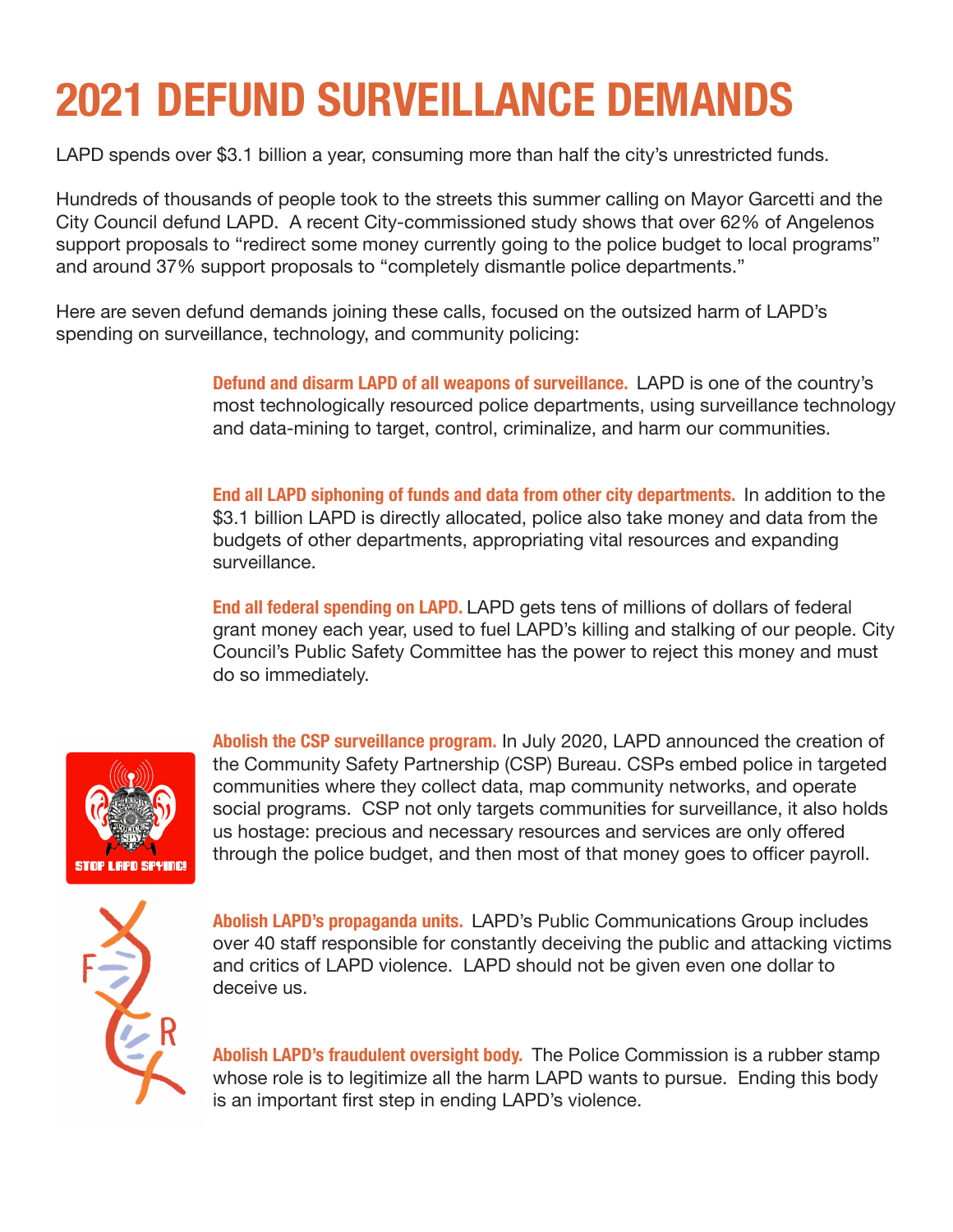## **Background**

The Defund Surveillance campaign is a collaboration between Stop LAPD Spying Coalition and Free Radicals that came together in the wake of the George Floyd uprising and the city's failure to take seriously the Black Lives Matter movement's calls to defund the police. In June, Mayor Garcetti and the City Council cut LAPD's share of the city budget by a meager \$12 million. Although LAPD and city officials claimed the police budget had been cut by \$150 million, the truth is that LAPD was allocated \$1.733 billion in FY 2019-2020 and \$1.721 billion for FY 2020-2021 – a 0.7% reduction. Worse, the majority of this reduction came out of LAPD's overtime budget, a limit LAPD never has to abide by when sending police out on overtime, which means this "reduction" might even increase police spending over time.

Our campaign joins People's Budget LA in continued calls to defund the police, focusing on the outsized impact of LAPD's spending on surveillance, technology, and community policing. After a participatory budget process surveying over 24,000 people from across the city, People's Budget LA announced that the community intended just 1.64% of city funds to go to law enforcement and policing, far less than the 54% given to the LAPD in the Mayor's proposed budget." LAPD knows that demands to defund and dismantle policing are extremely popular: this December, the Los Angeles Police Commission shared findings from a City-commissioned studying showing that 62.4% of Angelenos support proposals to "redirect some money currently going to the police budget to local programs" and 36.7% support proposals to "completely dismantle police departments and give more financial support to local programs."

The Defund Surveillance campaign has been working to demystify LAPD's budget, to expose the ways it has grown over time, and to demand cuts to the police budget. Defunding the police is not an end goal but a long-term strategy for abolition. Policing and surveillance will cause harm to our communities no matter how cheap it is. The city budget is a reflection of values. During the overlapping crises of the pandemic and economic recession, now more than ever we need to invest in communities and life-affirming solutions. That requires defunding and abolishing the life-threatening systems of surveillance and policing.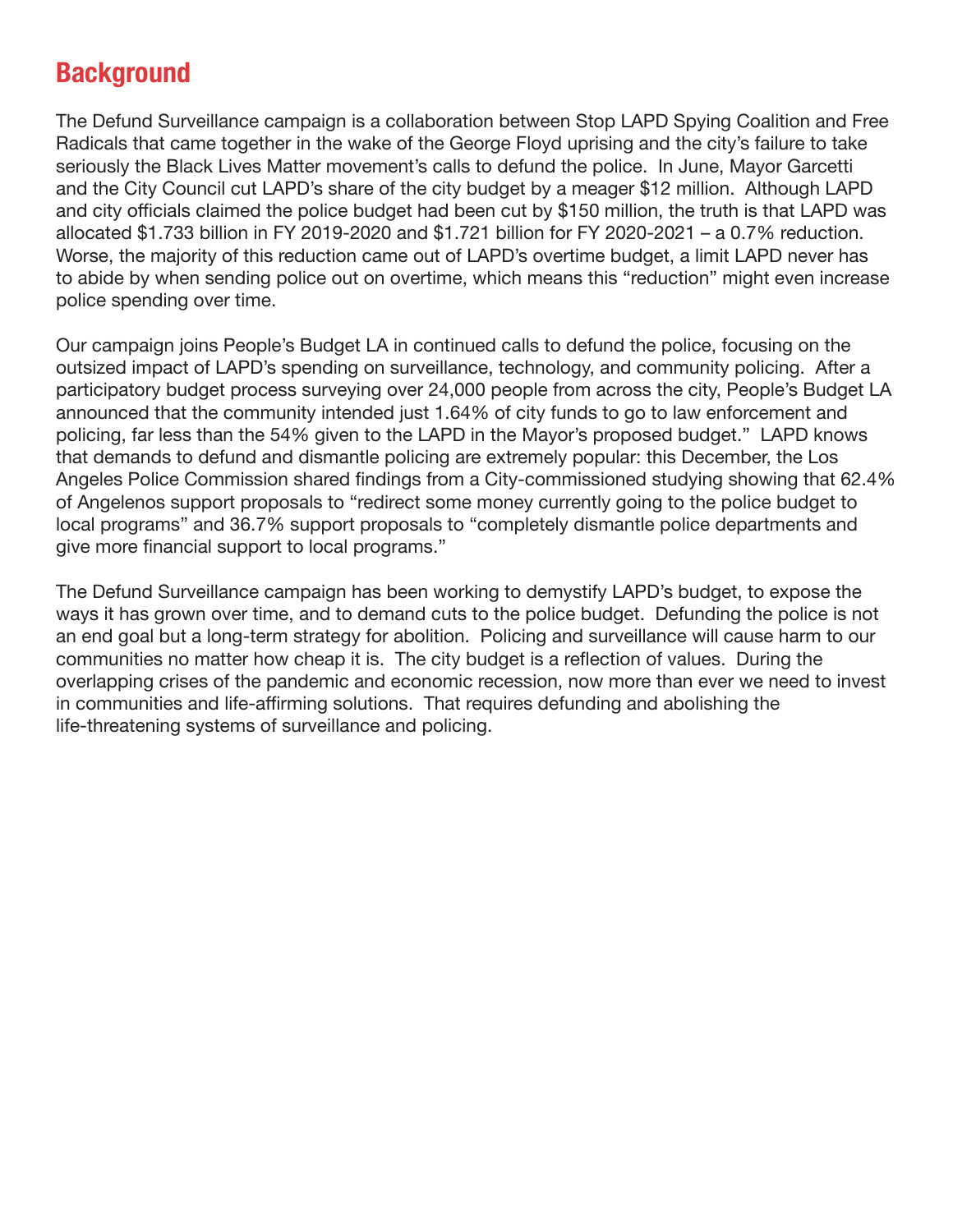## **Detailed Campaign Demands**

**1. Defund and disarm LAPD of all weapons of surveillance.** LAPD is one of the most technologically resourced police departments in the country, with a surveillance arsenal ranging from drones, facial recognition software, dash cams, Stingrays, automatic license-plate readers, and predictive policing algorithms. Together these technologies embed policing and surveillance into our cityscape and everyday lives. This Stalker State accelerates and centralizes the collection of data engineered to target, control, criminalize, and harm our Black and brown, low-income, unhoused, disabled, and queer and trans communities.

**2. End all LAPD siphoning of funds and data from other city departments.** In addition to the \$3.1 billion that LAPD is directly paid from the City, over \$100 million of additional funds are also sent to LAPD each year out of the budgets of departments like MTA, Library Services, and Homelessness. By expanding the police state into these other aspects of our public infrastructure, LAPD is appropriating deeply needed resources to expanding the Stalker State into vital city services.

**3. End all federal spending on LAPD.** The LAPD's budget is not only comprised of billions of dollars of the city's money, but tens of millions of dollars of federal grant money for policing each year, from the Department of Homeland Security's Urban Area Security Initiative (UASI), the National Institute of Justice (NIJ), the Bureau of Justice Assistance (BJA), and Community Oriented Policing Services (COPS) grants from Department of Justice, as well as free military gear through the 1033 program. This money and weaponry fuels LAPD's killing and stalking of our people. LAPD uses UASI to develop its deadly surveillance infrastructure under the banner of "counterterrorism," and it used NIJ grant money to partner with UCLA researchers in developing and deploying the racist predictive policing algorithm PredPol. Similarly, BJA grant money supported the development of LAPD's racial profiling program Operation LASER. Both programs were shut down by community organizing but not before BJA exported the practices tested on Angelenos to other sites around the country through more grants. Finally the COPS grant money and the 1033 program have contributed not only to the flow of military gear to the LAPD but also expressly required LAPD to hire soldiers from post-9/11 US military occupations to bring their counterinsurgency experience to policing LA neighborhoods. The Public Safety Committee of City Council has the power to reject all federal money to the LAPD - we demand they do so immediately.

**4. Abolish the Community-Safety Partnerships (CSP) surveillance program.** In July 2020, LAPD announced the creation of a Community Safety Partnership (CSP) Bureau, couched in response to the uprising against police violence and racial terror. LAPD saw the uprising as an opportunity to expand this counterinsurgency program that they had been developing for around a decade. CSPs embed police in targeted communities, including housing projects and certain public parks, where they collect data, map community networks, and operate social programs in the community, while also criminalizing "quality of life issues" like "loitering." These social programs allow the LAPD to cultivate informants with "Neighborhood Watch" teams and "build trust" among a community that they themselves view with suspicion. This program not only targets Black and brown communities for increased surveillance, but it holds us hostage: precious and necessary resources and services are only offered through the police budget and then most of that money goes to officer payroll. The harm of CSP was made possible over time with the approval of "civil-rights" organizations completing perfunctory "anti-bias" trainings. We demand that the LAPD abolish the CSP program and that the city give the resources directly to the communities.